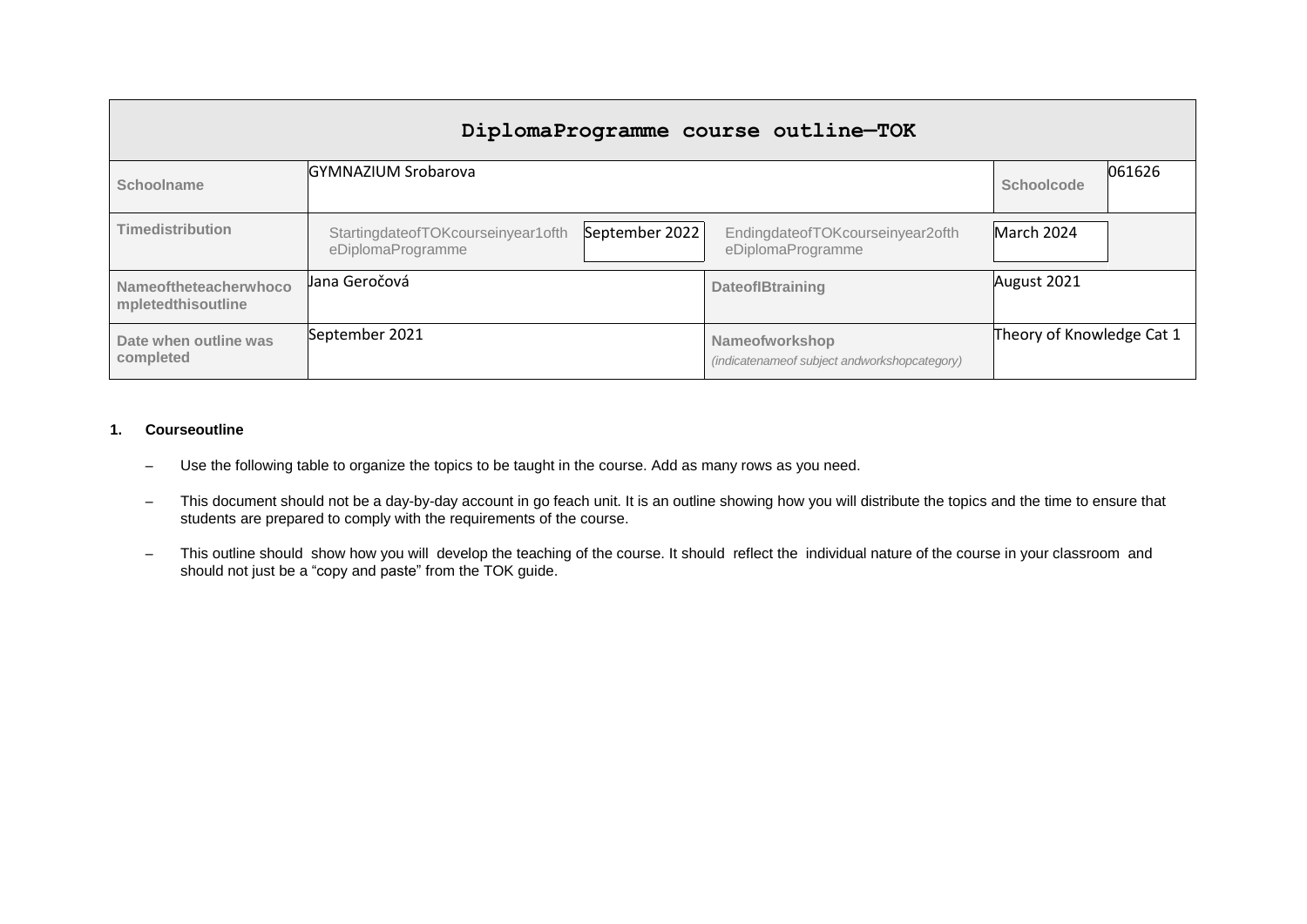|       | Topic/unit<br>(asidentifiedintheIBs<br>ubjectguide)<br>Statethetopics/unitsintheorder you<br>areplanning toteachthem.                                    | <b>Contents</b>                                                                                                                                                                                                                                                                            | <b>Allocated</b><br>time<br>Onec <sub>45</sub><br>minutes.<br>lassi<br>Inone<br>weekt,<br>classes.<br>herea<br>re | <b>Assessmentinstr</b><br>umentstobeused                                                                                                                | <b>Resources</b><br>List themainresources to<br>beused.<br>includinginformationtechnolo<br>qyifapplicable. |
|-------|----------------------------------------------------------------------------------------------------------------------------------------------------------|--------------------------------------------------------------------------------------------------------------------------------------------------------------------------------------------------------------------------------------------------------------------------------------------|-------------------------------------------------------------------------------------------------------------------|---------------------------------------------------------------------------------------------------------------------------------------------------------|------------------------------------------------------------------------------------------------------------|
| Year1 | <b>INTRODUCTION to TOK</b><br>During the introduction to<br>different representations of<br>knowledge, how it is gained,<br>lost, passed on, or changed. | Why is it important to examine how we<br>know things?<br>the course, students examine What major themes and ideas<br>contribute to knowledge?<br>How do we utilize knowledge?<br>How does knowledge change or remain<br>the same?<br>Introduction to the outline (Exhibition<br>and essay) | 6 hours                                                                                                           | <b>Discussions</b><br>Formulating definitions<br>of knowledge issues<br>Inclusion process<br>Meeting student<br>learning diversity in the<br>classroom. | <b>TOK Guide</b><br>www.ted.com<br>Video reflection                                                        |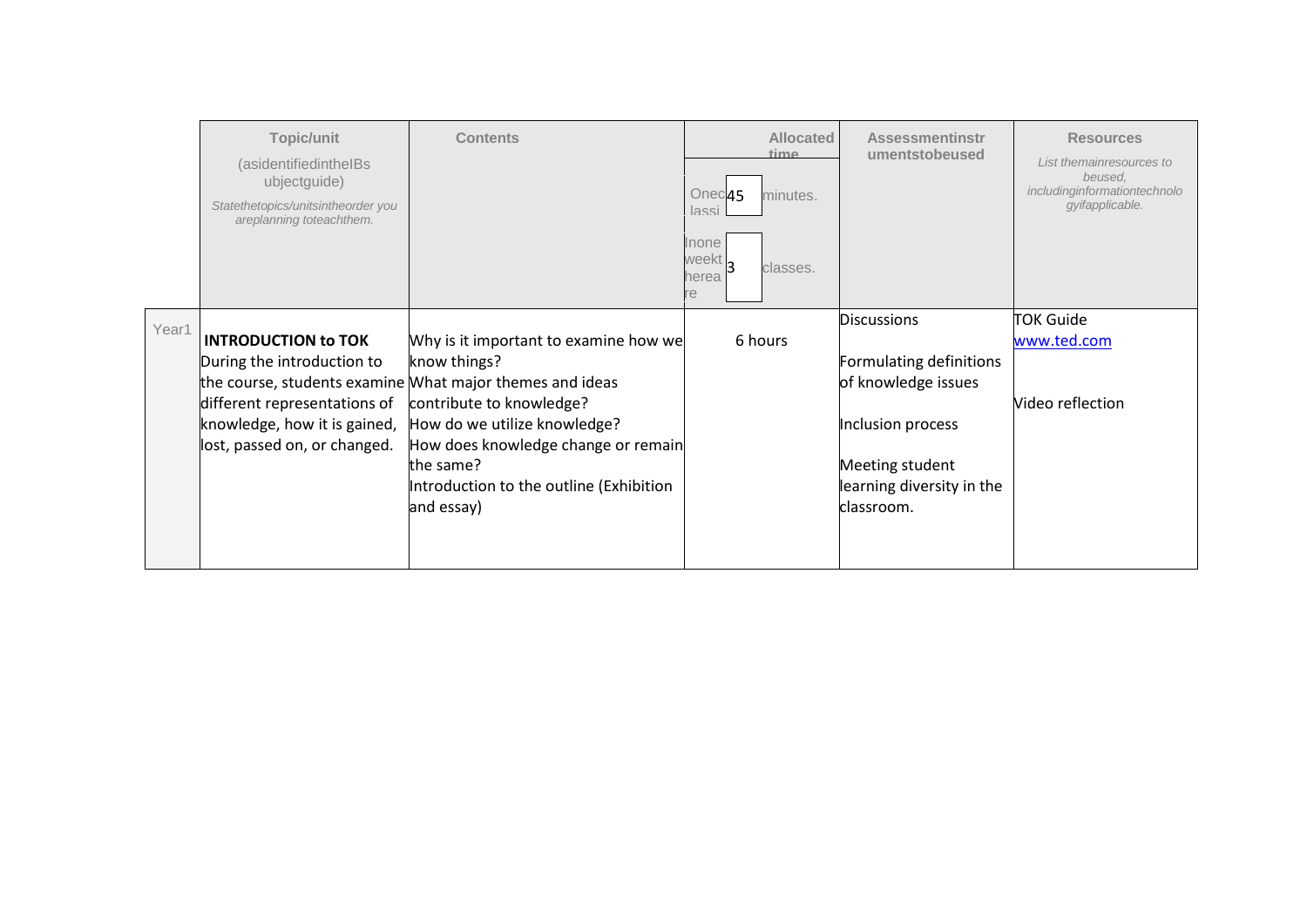| Unit 1<br><b>CORE THEME</b><br><b>KNOWLEDGE and the</b><br><b>KNOWER</b><br>What is knowledge?<br>What should we believe to?<br>To what extent can we rely<br>on common sense?<br>To what extent do we need<br>evidence to support our<br>beliefs?                                                 | Terminology<br>$\bullet$<br>Knowledge<br>$\bullet$<br>Claims<br>$\bullet$<br>Knowledge questions<br>$\bullet$<br>Personal/Shared Knowledge<br>$\bullet$<br><b>Applying ToK</b><br>$\bullet$<br>Why should we care? Who is the<br>knower? What does knowledge start<br>with?<br>How do we know?<br>Is there one source of knowledge more<br>reliable than others? | 8 hours | Presentations<br>TOK Journal<br><b>Discussions</b><br>Concept web for<br>imaginary<br>"knowledge" detailing<br>"knowing" issues and<br>consequences. | <b>B Theory of Knowledge</b><br>Book 2020 edition<br>ttps://www.theoryofkno<br>wledge.net |
|----------------------------------------------------------------------------------------------------------------------------------------------------------------------------------------------------------------------------------------------------------------------------------------------------|------------------------------------------------------------------------------------------------------------------------------------------------------------------------------------------------------------------------------------------------------------------------------------------------------------------------------------------------------------------|---------|------------------------------------------------------------------------------------------------------------------------------------------------------|-------------------------------------------------------------------------------------------|
| Unit 2<br>The KNOWLEDGE<br><b>FRAMEWORK</b><br>The Introduction to the AREA<br>of KNOWLEDGE<br>What role do paradigms play<br>in knowledge? How<br>important are the opinions of<br>experts in the search for<br>knowledge? What sources of<br>knowledge can be considered<br>trustworthy and why? | Personal and shared<br>$\bullet$<br>knowledge<br>The areas of knowledge<br>$\bullet$<br>The knowledge framework<br>$\bullet$                                                                                                                                                                                                                                     | 6 hours | <b>TOK Journal</b><br>Practice essays -<br>answers to KQs (500<br>words)                                                                             | <b>B Theory of Knowledge</b><br>Book 2020 edition<br>www.ibo.org                          |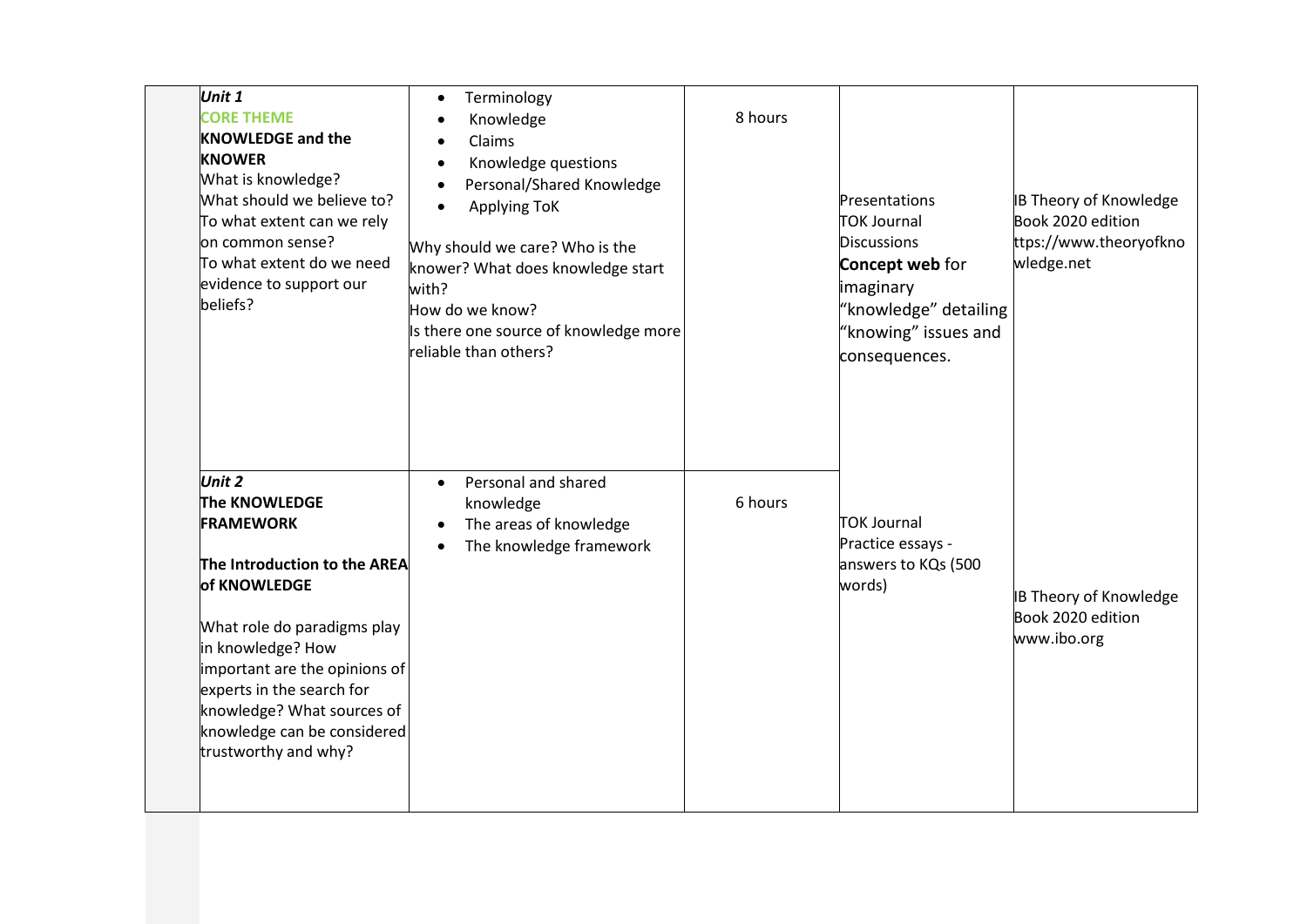| <b>Unit 3</b>                                    | The natural sciences are recognised as                                       |         | Short essay          |                                |
|--------------------------------------------------|------------------------------------------------------------------------------|---------|----------------------|--------------------------------|
| <b>AOK - NATURAL SCIENCES</b>                    | a model for knowledge owing to such                                          | 8 hours | Formative assessment |                                |
| What is science and what is                      | factors as capacity to explain and make                                      |         | in-class discusions  |                                |
| not science?                                     | precise predictions.                                                         |         |                      | <b>IB Theory of Knowledge</b>  |
| Is science a body of                             | Scientific knowledge and progress has                                        |         |                      | Book 2020 edition              |
| knowledge?                                       | provided success in many areas.                                              |         |                      | www.ibo.org                    |
| To what extent is the                            |                                                                              |         |                      |                                |
| scientific method reliable?                      |                                                                              |         |                      | (115) Natural Science          |
|                                                  |                                                                              |         |                      | <b>What is natural Science</b> |
|                                                  |                                                                              |         |                      | and Examples? Natural          |
|                                                  |                                                                              |         |                      | Science Introduction           |
|                                                  |                                                                              |         |                      | <b>Physics - YouTube</b>       |
| Unit 4                                           | Students develop a practice of TOK                                           |         |                      |                                |
|                                                  | <b>Practising the TOK Exhibition</b> Exhibition - we identify, discuss, and  | 4 hours |                      |                                |
|                                                  | elaborated the topics which manifest                                         |         |                      |                                |
|                                                  | the TOK around us                                                            |         |                      |                                |
| Unit 5                                           |                                                                              | 8 hours |                      |                                |
| <b>AOK - HUMAN SCIENCES</b>                      | What are the inherent problems of                                            |         | Short essay          | <b>IB Theory of Knowledge</b>  |
| It is often said that human                      | knowledge in the social sciences? How<br>do methods vary between natural and |         | Formative assessment | Book 2020 edition              |
| behaviour is unpredictable.<br>Can it be studied | social sciences?                                                             |         | lin-class discusions | www.ibo.org                    |
| scientifically?                                  | How does science relate to ethics?                                           |         |                      |                                |
|                                                  | Are there universal constants or laws                                        |         |                      |                                |
|                                                  | lof human behaviour?                                                         |         |                      |                                |
|                                                  |                                                                              |         |                      |                                |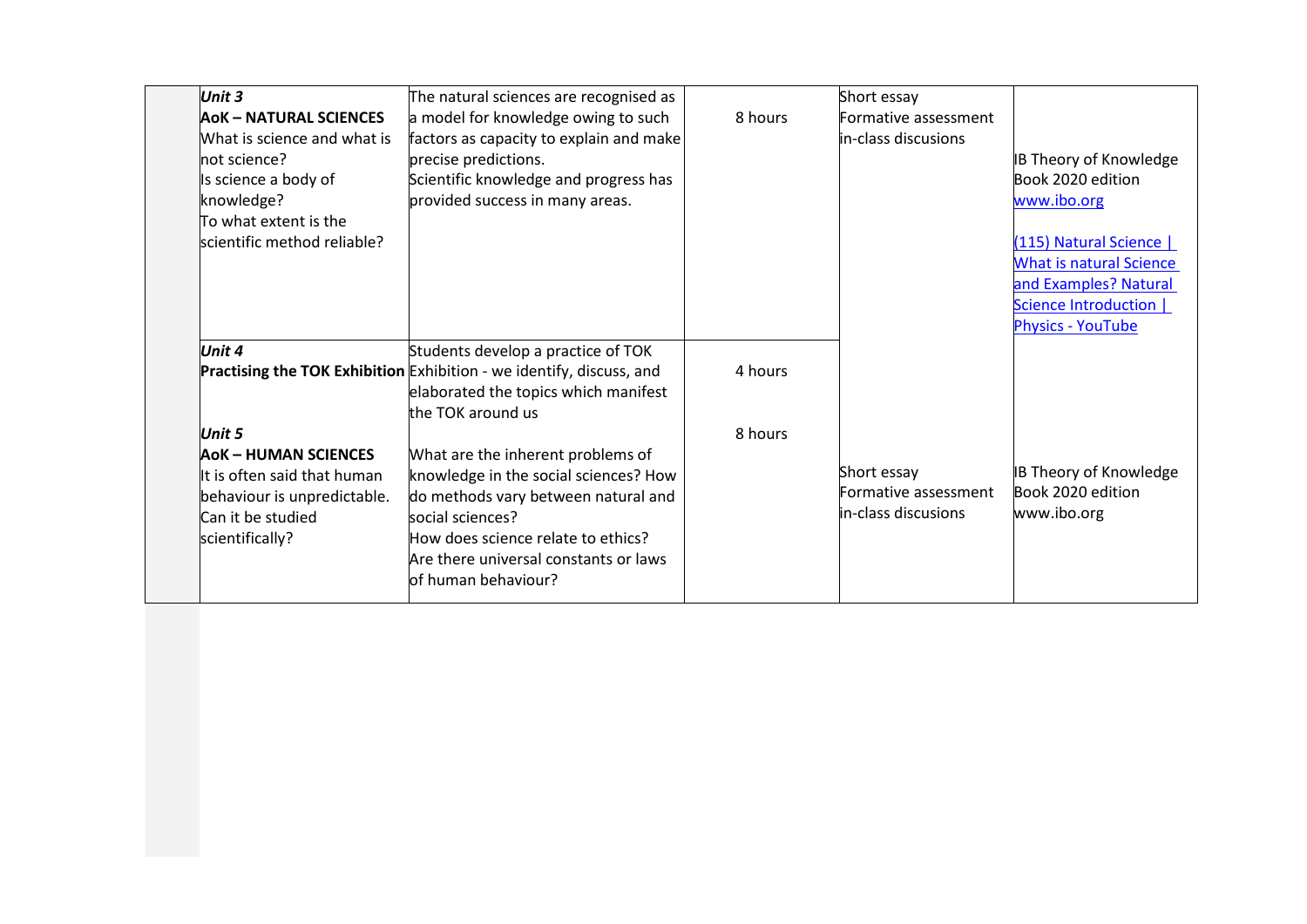| Unit 6                       | How does the ways in which history is                                |         |                      |                               |
|------------------------------|----------------------------------------------------------------------|---------|----------------------|-------------------------------|
| <b>AoK-HISTORY</b>           | recorded influence our understanding                                 | 8 hours |                      |                               |
| Many of our judgments are    | of it?                                                               |         |                      |                               |
|                              | implicitly historical in nature. Do the influences of science and/or |         |                      |                               |
| The only way that we can     | religion influence historical significance                           |         | Short essay          | <b>IB Theory of Knowledge</b> |
| understand the present is by | of events? How is historical significance                            |         | Formative assessment | Book 2020 edition             |
| relating to the past. This   | gauged? What is determined as                                        |         | in-class discusions  | www.ibo.org                   |
| provides a justification for | knowledge gained from history?                                       |         |                      | Fiction and non-fiction       |
| why we study history, but    | Is the maxim true that "History will                                 |         |                      | texts in different            |
| one must wonder if history   | repeat itself"?                                                      |         |                      | languages                     |
| can truly be objective.      |                                                                      |         |                      |                               |
|                              |                                                                      |         |                      |                               |
|                              |                                                                      |         |                      |                               |
|                              |                                                                      |         |                      |                               |
|                              |                                                                      |         |                      |                               |
|                              |                                                                      |         |                      |                               |
|                              |                                                                      |         |                      |                               |
|                              |                                                                      |         |                      |                               |
|                              |                                                                      |         |                      |                               |
|                              |                                                                      |         |                      |                               |
|                              |                                                                      |         |                      |                               |
|                              |                                                                      |         |                      |                               |
|                              |                                                                      |         |                      |                               |
|                              |                                                                      |         |                      |                               |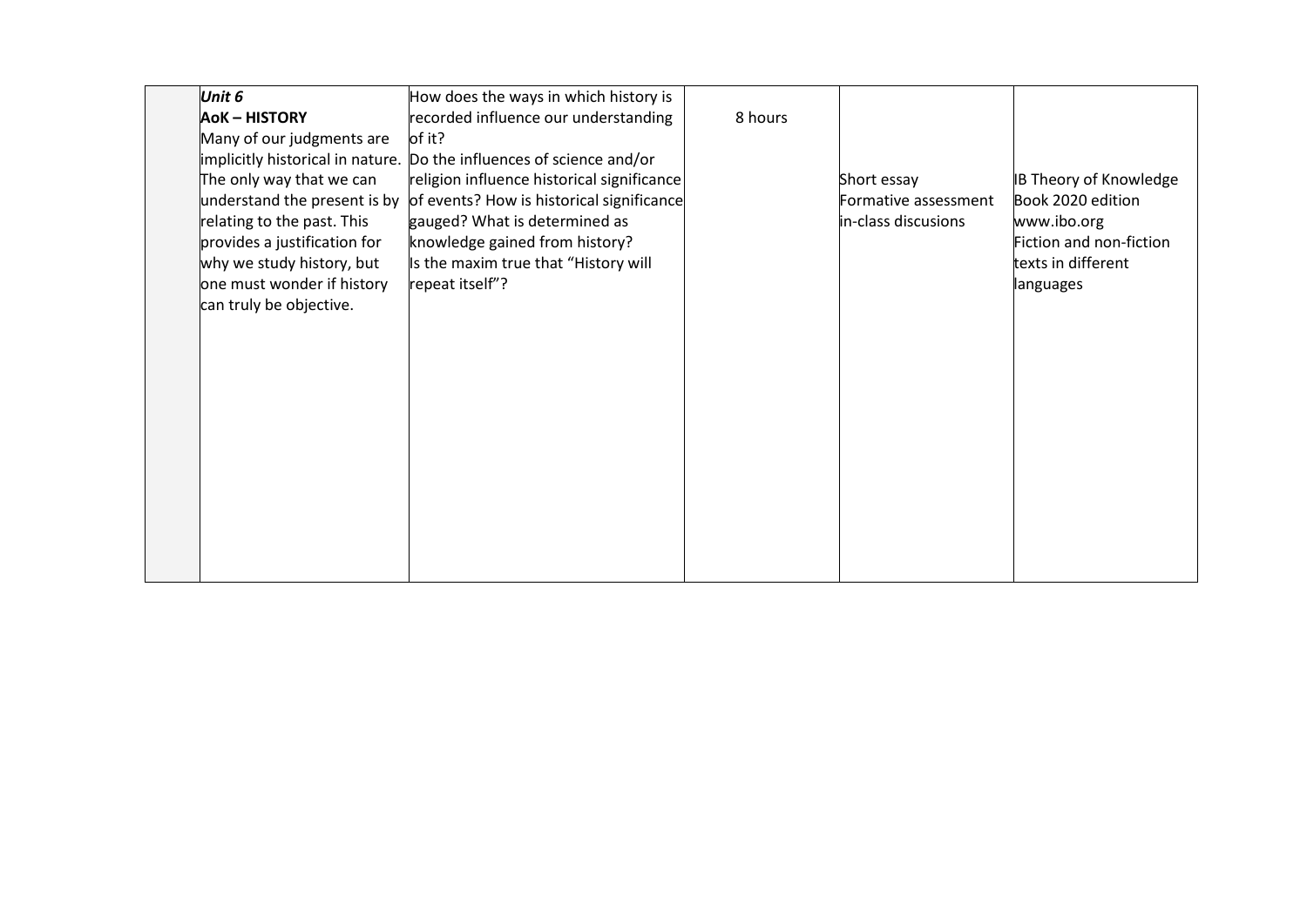| Unit 7                         | What is language                                                         |         |                       |                               |
|--------------------------------|--------------------------------------------------------------------------|---------|-----------------------|-------------------------------|
| <b>Optional Theme</b>          | Meaning & specificity                                                    | 8 hours |                       |                               |
|                                | KNOWLEDGE and LANGUAGE Cultural translation & associating                |         |                       |                               |
| Language has an important      | problems                                                                 |         |                       | <b>IB Theory of Knowledge</b> |
| effect on the way we           | Labels & stereotypes                                                     |         | Short essay Formative | Book 2020 edition             |
| experience the world. The      |                                                                          |         | assessment Group      | www.ibo.org                   |
| creation of language, its      |                                                                          |         | discusions            |                               |
| clarity, its aesthetic role    |                                                                          |         |                       |                               |
| (poetry, literature, etc.) its |                                                                          |         |                       |                               |
| application in other areas of  |                                                                          |         |                       |                               |
| knowledge and in               |                                                                          |         |                       |                               |
| communication with other       |                                                                          |         |                       |                               |
| humans raises questions of     |                                                                          |         |                       |                               |
| the relationship between       |                                                                          |         |                       |                               |
| language and the world         |                                                                          |         |                       |                               |
|                                |                                                                          |         |                       |                               |
|                                |                                                                          |         |                       |                               |
|                                |                                                                          |         |                       |                               |
|                                |                                                                          |         |                       |                               |
| Unit 8                         | Preparation and administration of the<br><b>official TOK Exhibition.</b> | 6 hours | Preparations          |                               |
| <b>TOK EXHIBITION</b>          |                                                                          |         |                       |                               |
|                                |                                                                          |         |                       |                               |
|                                |                                                                          |         |                       |                               |
|                                |                                                                          |         |                       |                               |
|                                |                                                                          |         |                       |                               |
|                                |                                                                          |         |                       |                               |
|                                |                                                                          |         |                       |                               |
|                                |                                                                          |         |                       |                               |
| The TOK essay                  | Introduction, preparation for the essay                                  | 6 hours |                       |                               |
|                                | Developing essay writing skills                                          |         |                       |                               |
|                                |                                                                          |         |                       |                               |
| Coordination with other        |                                                                          |         |                       |                               |
| subject areas IB components    |                                                                          |         |                       |                               |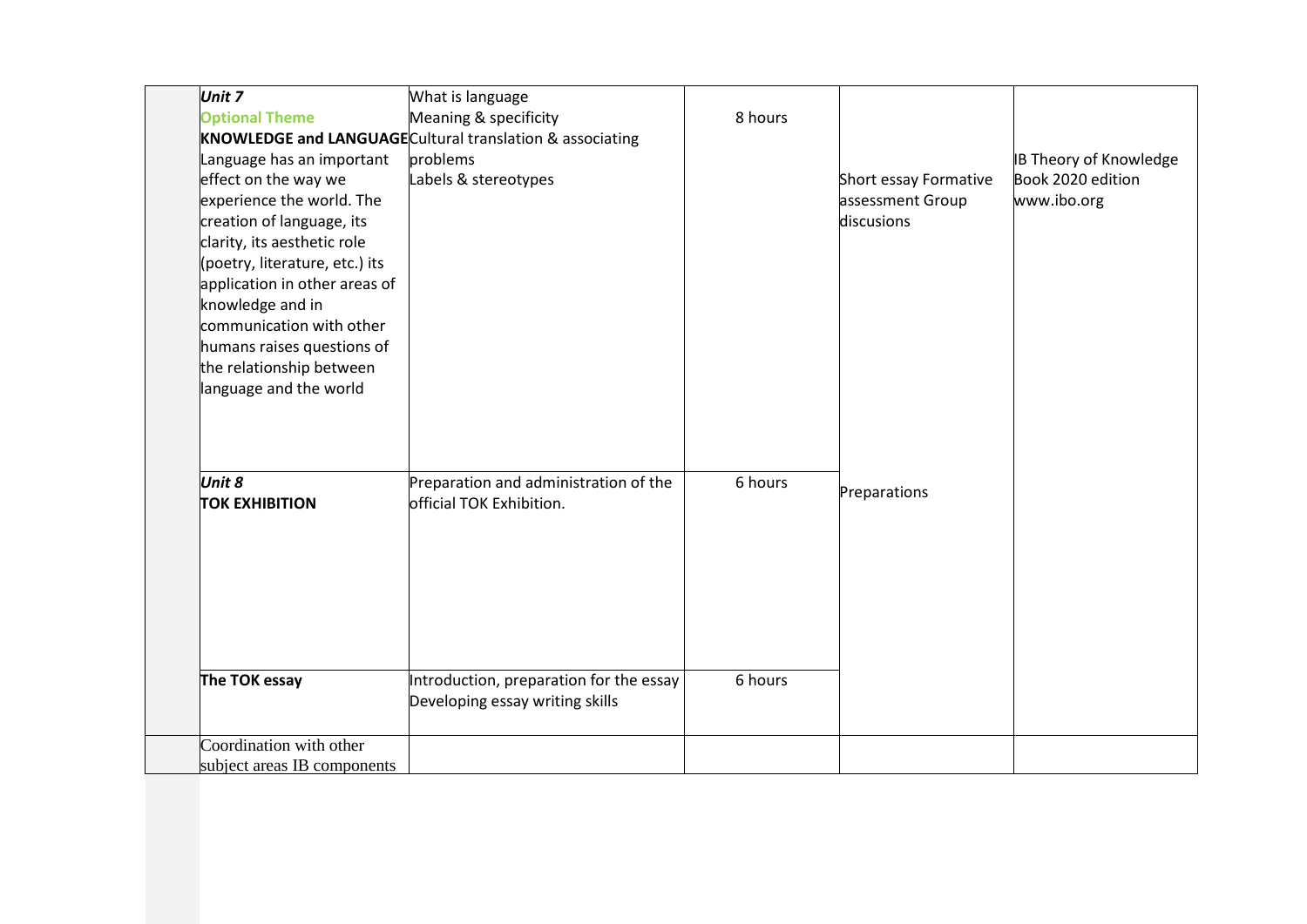| <b>Practising the TOK essay</b><br>Year <sub>2</sub>                                                                                                                                                                     | Analyzing and choosing TOK titles.<br>Working on prescribed title. Choosing<br>the topic, creating a mindmap with<br>additional teacher support                                                                                                                                                                          | 6 hours |                                                                                 | •https://www.theoryofknowl<br>edge.net<br>•analysis of TOK<br>essays<br>•TOK Journal                |
|--------------------------------------------------------------------------------------------------------------------------------------------------------------------------------------------------------------------------|--------------------------------------------------------------------------------------------------------------------------------------------------------------------------------------------------------------------------------------------------------------------------------------------------------------------------|---------|---------------------------------------------------------------------------------|-----------------------------------------------------------------------------------------------------|
| Unit 9<br>AoK-The ARTS<br>$\overline{\textsf{T}}$ o introduce the arts as an<br>area of knowledge where<br>aesthetic judgements can<br>occur and are justifed.<br>To become more articulate in anything through the art. | What is the artist saying? Issues of<br>interpretation (Formalism, Psychological<br>perspectives, Sociological perspectives,<br>Deconstruction, reflection on who/what is "in<br>the centre" $-$ is meaning inherent in the art, the<br>knower, the culture, the critic).<br>Exploration of the possibility of "knowing" | 8 hours | In-class discussion<br>Comparing art books.                                     | www.metmuseum.org<br>(Metropolitan Museum of<br>Art collection databases);<br>www.louvre.fr (Louvre |
| expressing aesthetic<br>judgements.<br>To explore whether patterns<br>of judgement are dependent<br>on variables such as culture,<br>gender, age or backround.                                                           | Fiction vs. non-fiction as vehicles for knowledge.<br>Meta-media: art about art<br>Divergent media "languages": print, image,<br>sound, and Artist and director -<br>guiding/teaching art and creating or performing<br>the art itself.                                                                                  |         |                                                                                 | collection databases)                                                                               |
|                                                                                                                                                                                                                          | Study and evaluation of film in two cultures<br>(students' choice) including research into the<br>critical reception of said films in their source<br>cultures with emphasis on how the films<br>illustrate differing cultural norms and values, ex.<br>South Korean film - Parazit                                      |         |                                                                                 |                                                                                                     |
| <b>Unit 10</b>                                                                                                                                                                                                           | Beyond narcissism and solipsism: toward a<br>shared aesthetic (exploration of the relationship<br>between form and function in art, bad, good,<br>and great)                                                                                                                                                             | 6 hours |                                                                                 |                                                                                                     |
| <b>Optional Theme</b><br>Knowledge of INDIGENOUS<br><b>SOCIETES</b><br>How reliable are "oral<br>traditions" in preserving<br>cultural heritage in<br>indigenous knowledge                                               |                                                                                                                                                                                                                                                                                                                          |         | Class discussion<br>Group presentations<br>Case studies of certain<br>countries |                                                                                                     |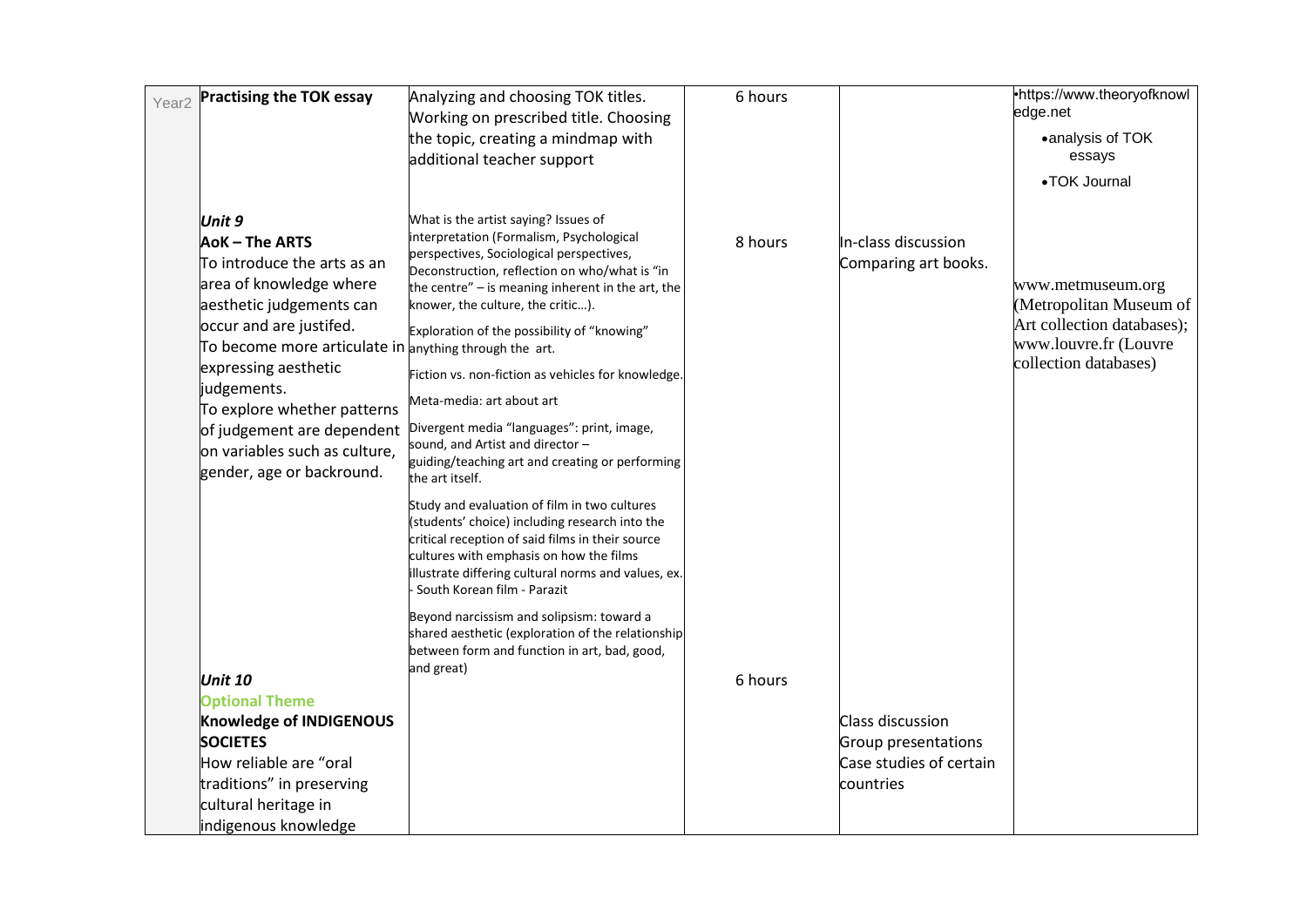| Unit $11$<br><b>AoK-Mathematics</b><br>Mathematics gives us<br>certainty, but does it tell us<br>anything about the world?<br>knowledge, in terms of their<br>predictive power, are those<br>that are amenable to<br>laws of nature are written<br>into the language of<br>mathematics. | What exactly is the relationship<br>between mathematics and the world?<br>The most successful areas of Is mathematics a language?<br>Is math discovered or invented?<br>What is the relationship between math<br>and science?<br>mathematical analysis: and it Mhat is an "elegant" proof?<br>has been suggested that the Mhat is a mathematical truth? | 8 hours | Short essay<br>Formative assessment<br>Group discusions |  |
|-----------------------------------------------------------------------------------------------------------------------------------------------------------------------------------------------------------------------------------------------------------------------------------------|---------------------------------------------------------------------------------------------------------------------------------------------------------------------------------------------------------------------------------------------------------------------------------------------------------------------------------------------------------|---------|---------------------------------------------------------|--|
| The TOK essay                                                                                                                                                                                                                                                                           | Finalizing the essay                                                                                                                                                                                                                                                                                                                                    | 8 hours | . completing of TOK<br>essays                           |  |
| Knowledge and the Knower:<br>final reflections                                                                                                                                                                                                                                          |                                                                                                                                                                                                                                                                                                                                                         | 2 hours |                                                         |  |
| Coordination with other<br>subject areas IB components                                                                                                                                                                                                                                  |                                                                                                                                                                                                                                                                                                                                                         |         |                                                         |  |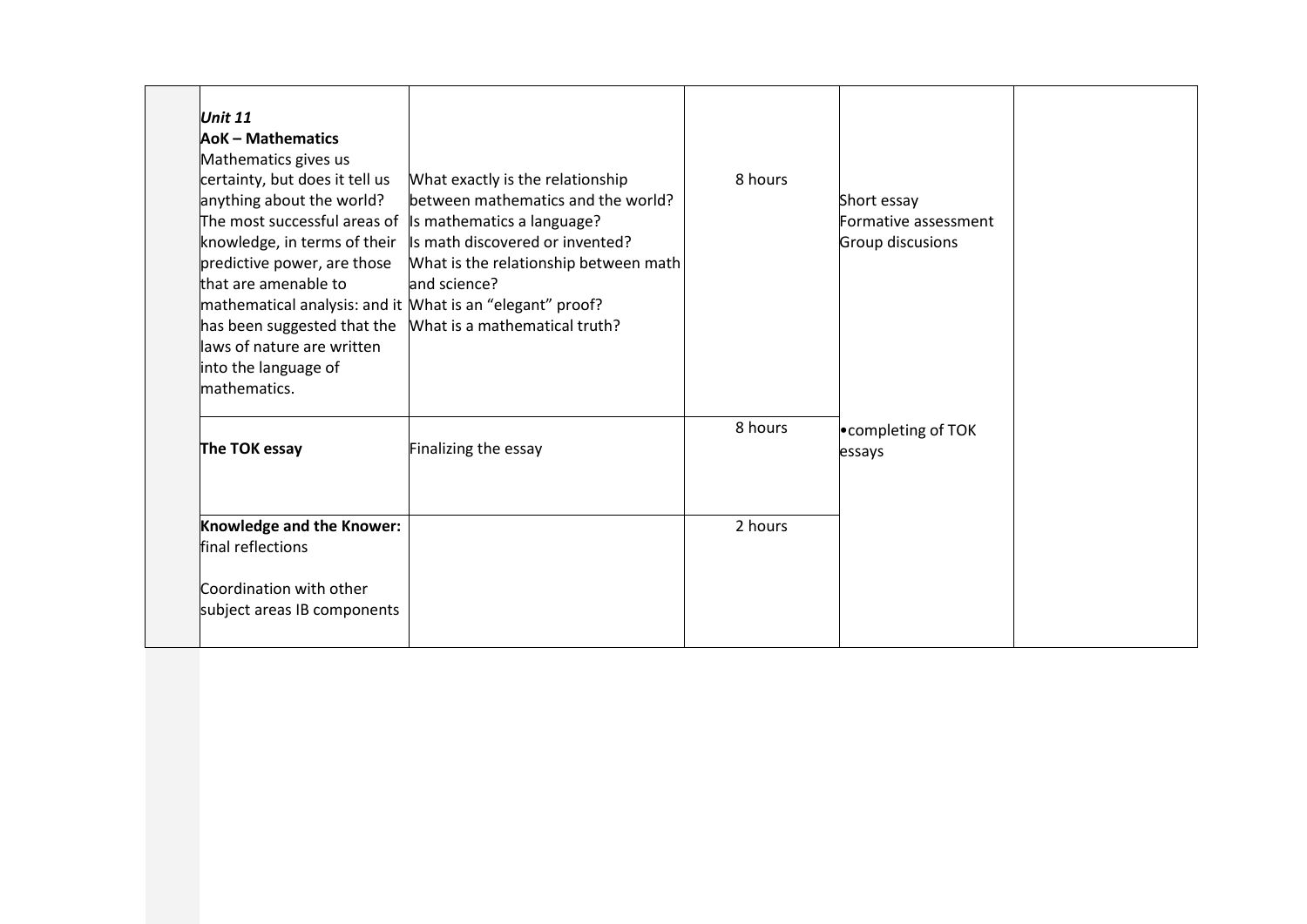#### **2. LinkswithDiplomaProgrammeteachers**

AstheTOKguideindicates,itisanIBrequirementthatallDiplomaProgrammeteachersarefamiliarwithTOKastheyhavetomakeconnectionswithTOKquestionsintheirowncou rses.Theycanalsosuggestsometheoreticalconcernsthatcouldbetaken

furtherintheTOKclassroom.Withinthiscontext,howdoyouplantoworkwithyourcolleaguestoensurethatTOKbecomesareallinkamongallof them?

For each area of knowledge, I plan to meet with the departments representative, both IB teachers and non-IB teachers at the minimum of once a month.I will provide an outline of my course. Essential questions will be addressed to each area and meet periodically as the year progresses. I will encourage teachers to send assignments or readings with students to their ToK class, invite IB subject teachers to be guests in my classroom, and I will also maintain constant communication with other IB teachers. IB teachers can also be "guest teachers" of TOK lessons to add variety to our programme, whilst learning from colleagues.

If there is anything to add or any concerns then they are addressed in an open way.

TOK White Board/Message Board - Weekly updates on what we are doing in TOK for the staff to see and then to investigate if needed.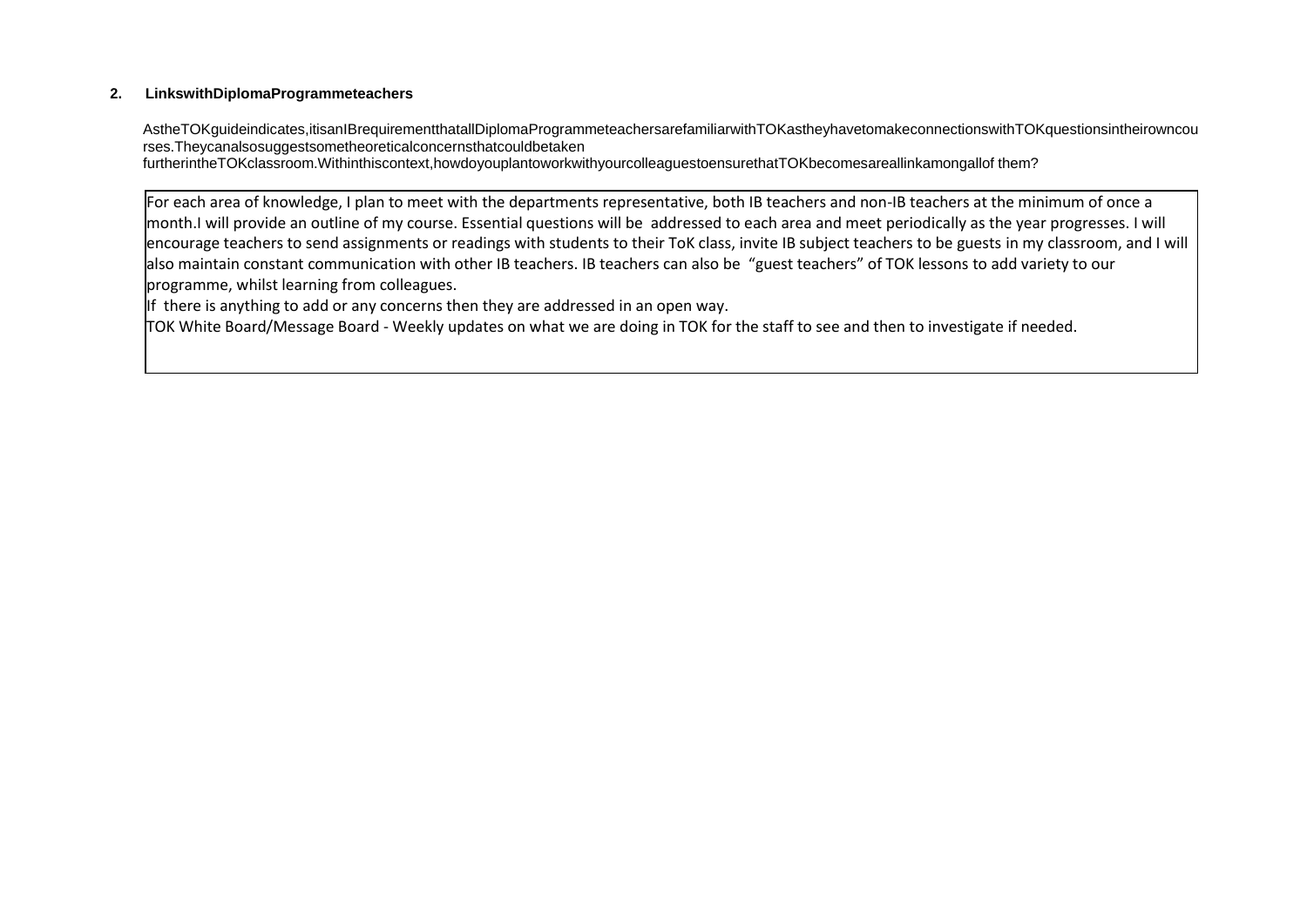#### **3. TOK assessment components**

Briefly explain how and when you will work on them. Include the date when you will first introduce the assessment components to your students. Explain the different stages, the timeline and how students will be prepared to undertake both.

By the end of September students will be introduced to all the requirements for course completion and assessment model. The preparation for the final TOK Exhibition will start in November and they will make their exhibition in June (Year1). The preparation for the TOK essay will start by the end of the Year1, finalizing in December in the Year2.

## **TOK EXHIBITION**

**September** – first week - Basic requirements for the TOK Exhibition are outlined and examples are given **November** – Introduction to the TOK Exhibition structure. Choosing a focus, brainstorming included elements, planning, presenting. Basic requirements. Scoring criteria. Extra support will be given, including collaborative planning with other subjects if needed. **June** - At the end of Year1 Individuals/groups meet to conference with instructor to finalize the TOK Exhibition Structure. Review guidelines and scoring criteria. **Final Exhibition.**

## **TOK Essay**

**Year1**

**September** – first week - Basic requirements for the TOK Essay are outlined as a part of the Introduction to TOK.

**October – May** – References to the TOK Essay are made through out the year. Practising writing short essays (400-500 words).

**June** - Developing essay writing and technical skills, developing their ideas and create a mind map. Analyzing TOK essays (50 excellent TOK essays and essays of former IB students). Expecting a release of a set of 6 prescribed titles 6 months before the submission deadline. Students will get familiar with prescribed titles and make their choice.

## **Year2**

**September** – practising and presenting essay in written form and discussion about the structure by paragraphs of the essay, TOK essay outline **November** – full draft submitted

**January** – Students will conference one on one with the teacher, **final draft** completed (Each essay will be sent for external assessment)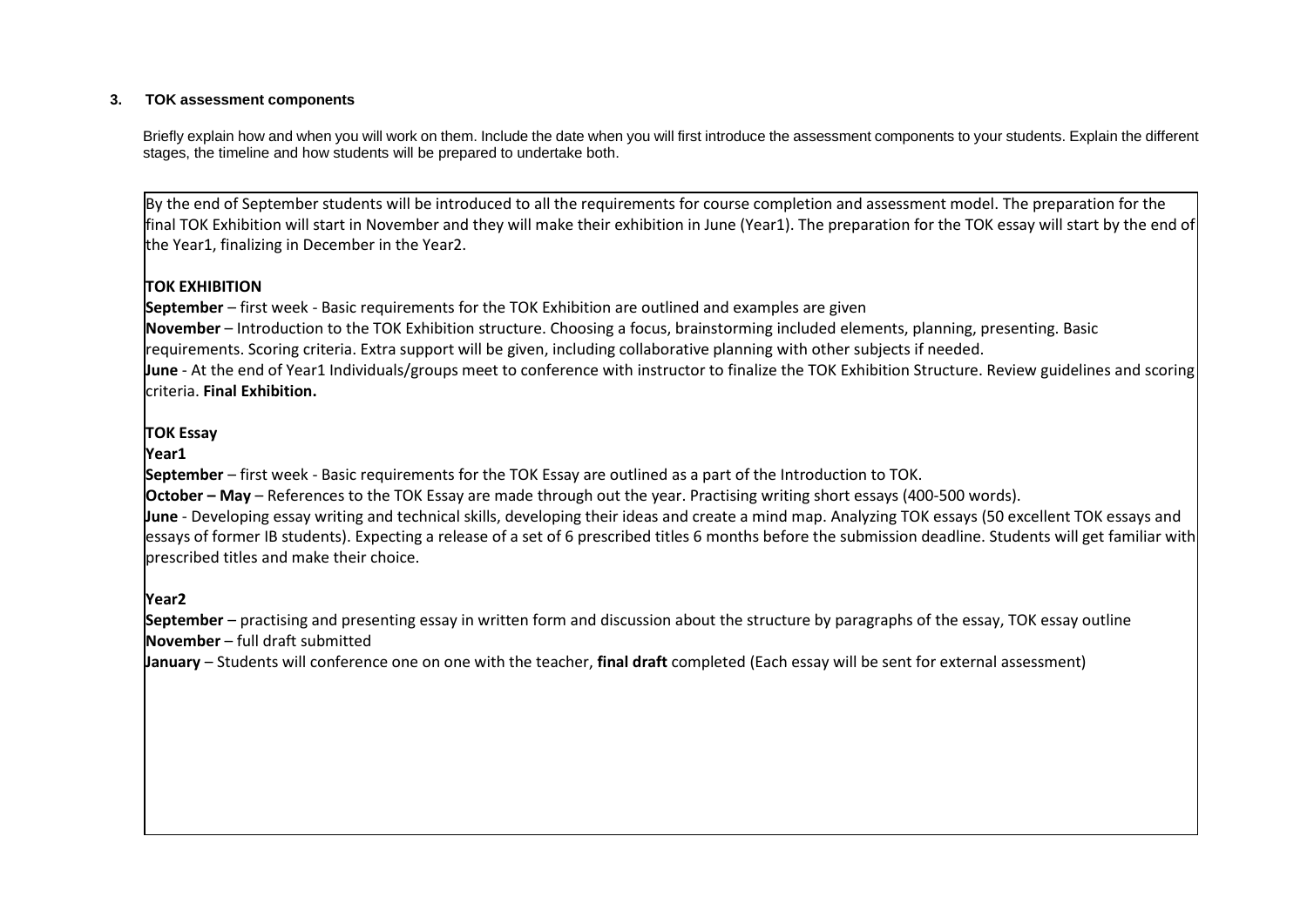#### **4. Approaches to learning**

Every IB course should contribute to the development of students' approaches to learning skills. As an example of how you would do this, choose one topic from your outline that would allow your students to specifically develop one or more of these skill categories (thinking, communication, social, self-management or research).

| <b>Topic</b>          | Contributiontothedevelopmentof students' approaches to learning skills (including one or more skill category)                                                                                                                                                                                                                                                                                                                                                                                                                                                                                                                                                                                                                                                                                                                                                                                                                                                                                                                                                                                                                                                                                                                                                                                                                                                                                                                                                                                                                                                                                                                                                                                                                             |
|-----------------------|-------------------------------------------------------------------------------------------------------------------------------------------------------------------------------------------------------------------------------------------------------------------------------------------------------------------------------------------------------------------------------------------------------------------------------------------------------------------------------------------------------------------------------------------------------------------------------------------------------------------------------------------------------------------------------------------------------------------------------------------------------------------------------------------------------------------------------------------------------------------------------------------------------------------------------------------------------------------------------------------------------------------------------------------------------------------------------------------------------------------------------------------------------------------------------------------------------------------------------------------------------------------------------------------------------------------------------------------------------------------------------------------------------------------------------------------------------------------------------------------------------------------------------------------------------------------------------------------------------------------------------------------------------------------------------------------------------------------------------------------|
| <b>HUMAN SCIENCES</b> | In our exploration of the understanding the concepts of objectivity, quantification and measurment of human sciences, we will<br>examine a video report (ted.com) on the nature of perceived people differences. Prior to viewing the program, I will be asking<br>students to make "observations" about gender roles. They will discuss these observations and generate a series of questions that<br>they believe are raised by the inevitably conflicting claims that will arise.<br>This process of <i>inquiry</i> will establish a learning set with which to direct our study. All of this will provide them with a basis for<br>reflection after we complete our research. The report itself will make students more knowledgeable about the topic so that they<br>may formulate more authoritative opinions. With developing critical viewing habits we will focus on sequencing, tone, body<br>language, imagery and so on.<br>Since, generally speaking, people read less and receive more information through the visual media, such thinking skills are crucial.<br>These criticisms will encourage students to approach the central issue with a more <b>balanced</b> perspective. Important is their open<br>mind facing any empirical challenge and their knowledge could be used in a principled manner. Given the generally sensitive<br>nature of the topic, I will have to promote a classroom environment that promotes risk-taking. Once we have studied the topic<br>from both sides, students will be asked to write a reflection concerning how their opinions may or may not have changed, as well<br>as how their conception of what may be considered factual was affected by the delivery of the information. |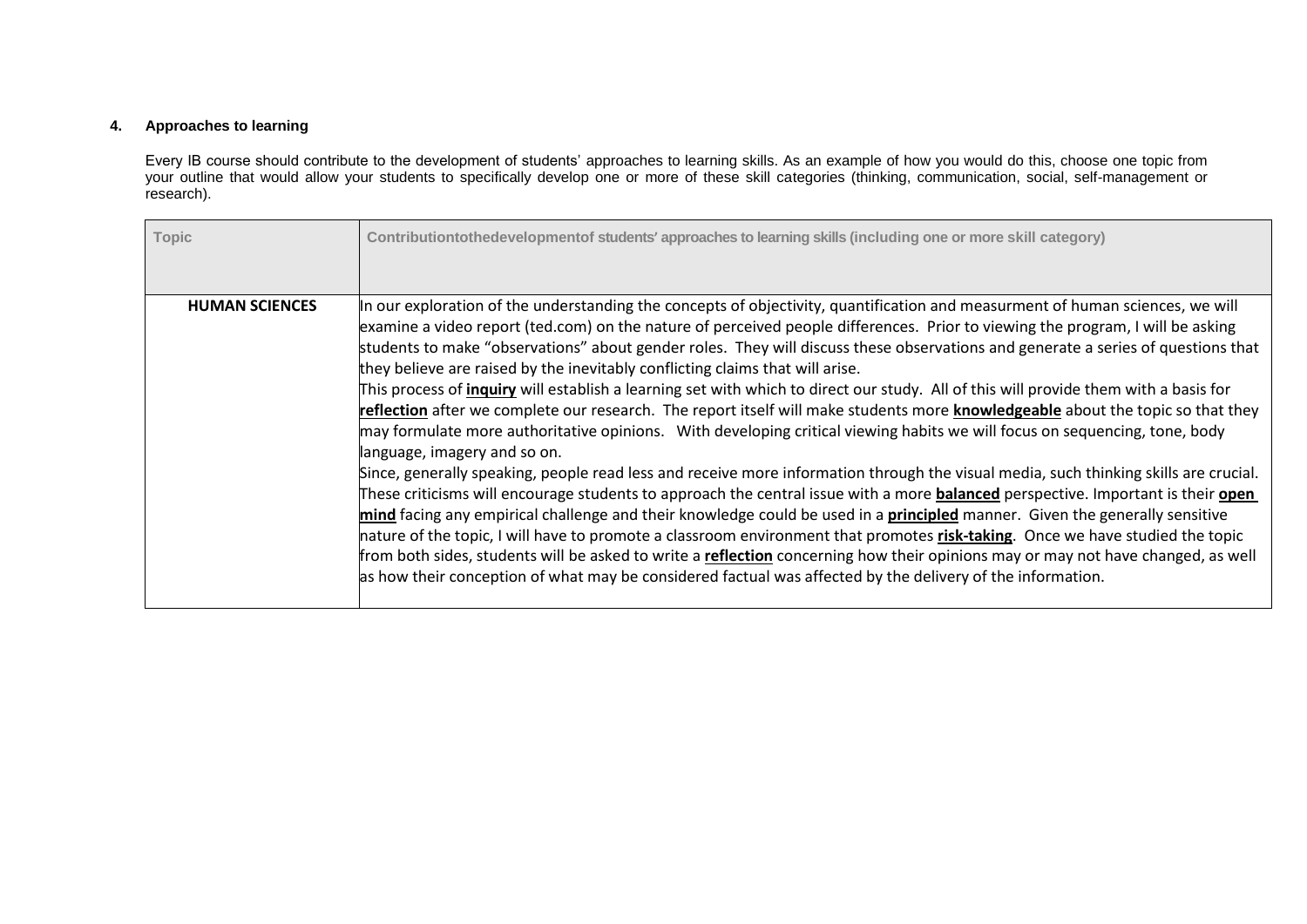## **5. Internationalmindedness**

Every IB courses hould contribute to the development of international mindedness in students. As an example of how you would do this, choose one topic from your outline that would allow your students to analyse it from different cultural perspectives. Briefly explain the reason for your choice and what resources you will use to achieve this goal.

| <b>Topic</b>    | Contributiontothedevelopmentofinternationalmindedness(includingresourcesyouwilluse)                                                                                                                                                                                                                                                                                                                                                                                                                                                                                                                                                                                                                                                                                                                                                                                                                                                                                                                                                                                                                                                                                                                                                                                                                                                      |
|-----------------|------------------------------------------------------------------------------------------------------------------------------------------------------------------------------------------------------------------------------------------------------------------------------------------------------------------------------------------------------------------------------------------------------------------------------------------------------------------------------------------------------------------------------------------------------------------------------------------------------------------------------------------------------------------------------------------------------------------------------------------------------------------------------------------------------------------------------------------------------------------------------------------------------------------------------------------------------------------------------------------------------------------------------------------------------------------------------------------------------------------------------------------------------------------------------------------------------------------------------------------------------------------------------------------------------------------------------------------|
| <b>LANGUAGE</b> | As our students are capable to speak by 2 different languages we would focus on the language as a culture carrier in terms of<br>How does language reflect culture? How does language shape culture? How language can be a global medium to connect<br>people and their culture?'<br>The usual assumption before students start talking about languages is that languages are different in the sense that grammar is<br>different and pronunciation is different but nothing more than that.<br>So, we would focus on words which are common in many languages and also they carry the part of the nation's culture. I would<br>prepare the list of specific common words which meaning is very global.<br>We will then be trying to formulate different hypotheses why it is so, why we have a tendency use these words and whether we<br>realize the meaning by saying it.<br>We will also talk about differences in body language between different cultures discussing students' personal experience and<br>https://www.businessinsider.com/body-language-around-the-world-2015-3 Which gestures are recieved as positive or negative<br>ones?<br>Before writing an essay/create a video answering KQs students will get familiar with Sapir-Whorf (sexist language) hypothesis<br>and the current attitude of experts to this idea. |